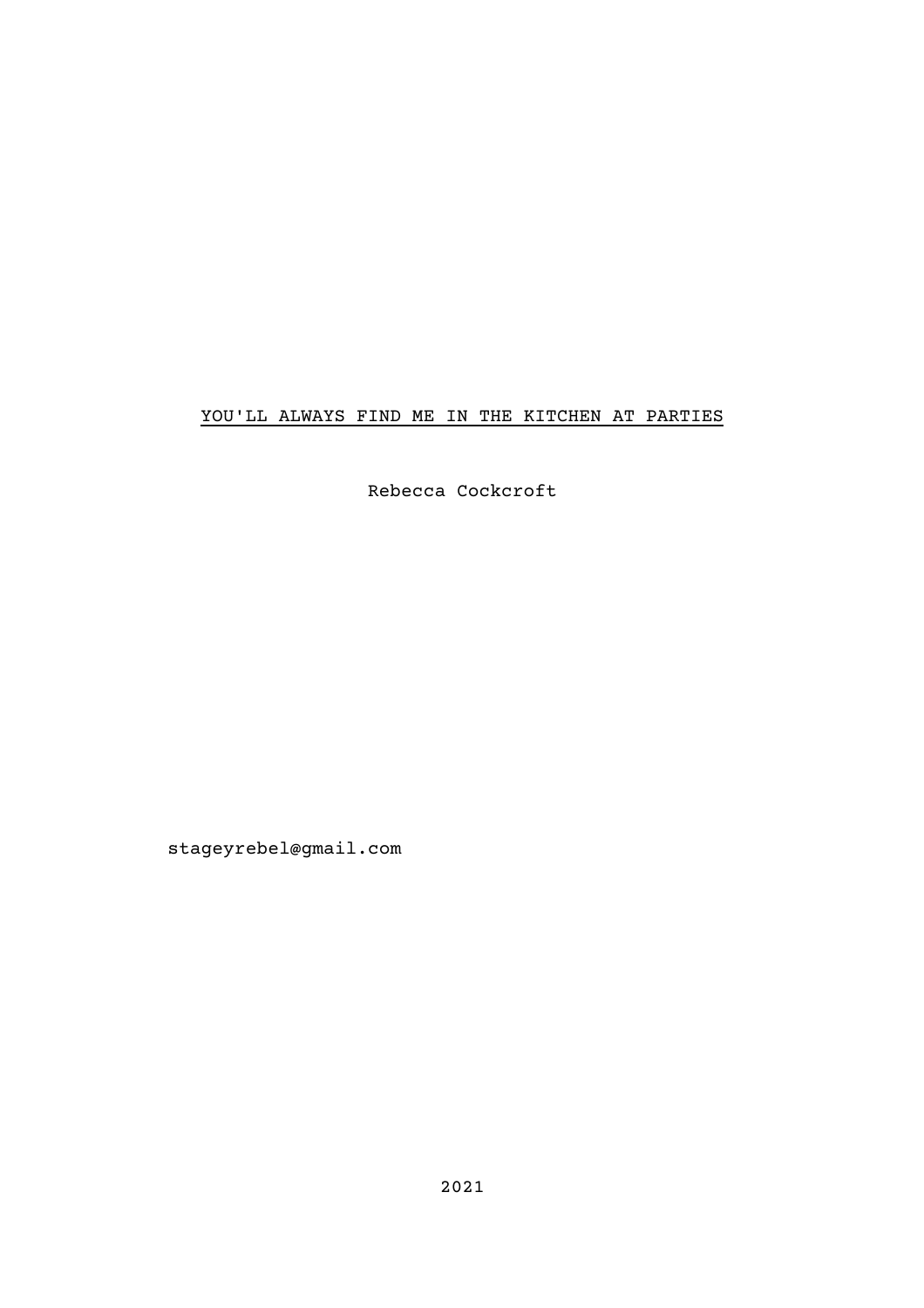1. INT. KITCHEN - EVENING

A stylish modern kitchen, the sides are laid out with sealed buffet food and empty glasses. There's several boxes of wine on the side, unopened. We can hear background chatter from outside the kitchen.

Enter CLAIRE, 40s, dressed in a black dress, her hair and make up done. As she talks, she is checking the food.

> CLAIRE (calling back to others) They'll be here in a minute, I've just had a text off Carol. Do you want me to put the kettle on before we go?

GREG I'll have one, if there's one going.

The camera pans around to GREG, 40s, sitting at the kitchen table. He's dressed in a smart suit.

> CLAIRE You will, will you?

GREG Never turn down a cuppa.

CLAIRE (calling back) Do you want one Denise? Two sugars isn't it?

DENISE (OFF SCREEN) Yes please!

Claire begins to boil the kettle and get cups out of the cupboards.

> GREG You look nice.

> > CLAIRE

Thanks.

GREG Is that the dress you wore to Steve and James' wedding?

CLAIRE It is. Nicely spotted.

GREG Always thought that suited you.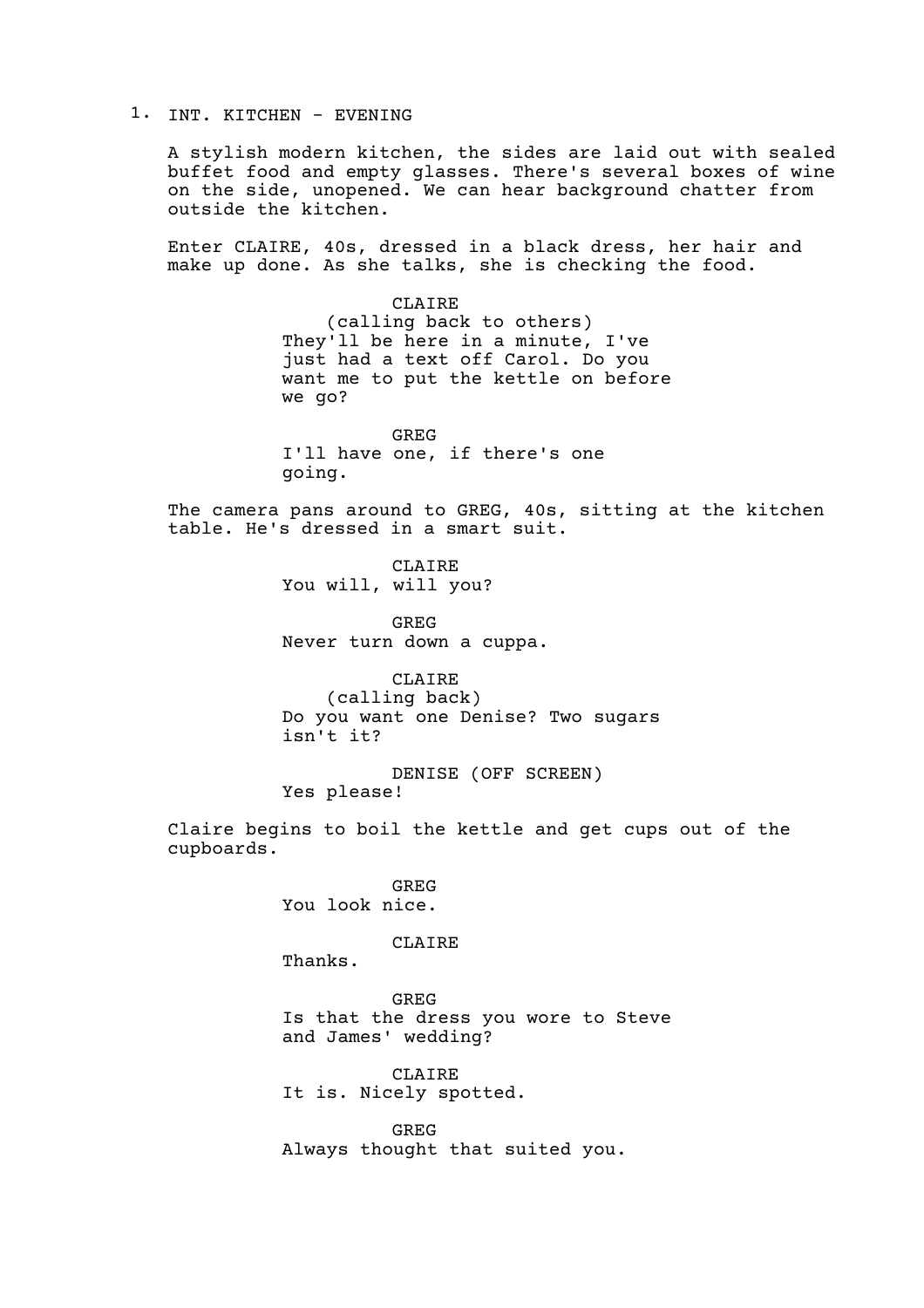The kettle boils, Claire begins to pour hot water into three mugs. Greg is sitting smiling at her.

> GREG Nice spread you've got here.

CLAIRE Yes! Alice down in the village has done such a lovely job. She was here first thing this morning dropping it all off.

GREG Did I spy mini pork pies?

CLAIRE And Party rings.

GREG Ah my favourite.

Claire removes tea bags and stirs in sugar.

CLAIRE (shouts) Denise! Your tea's ready! (to Greg) Here you go.

She places the tea in front of him, and sits down opposite.

GREG What time is everyone getting here?

CLAIRE

Carol is on her way now with Brian, then Sophie and Malcolm are heading straight there from theirs with the kids, cause it's on the way. Mum and Harold are meeting us there too, but Dad is going to be here in about half an hour I think.

GREG Good turn out.

## CLAIRE

Well, Helen and the kids can't make it, cause Amy's got a tummy bug, but they've sent apologies. And Darren said he'll pop over here after.

GREG Not up for it?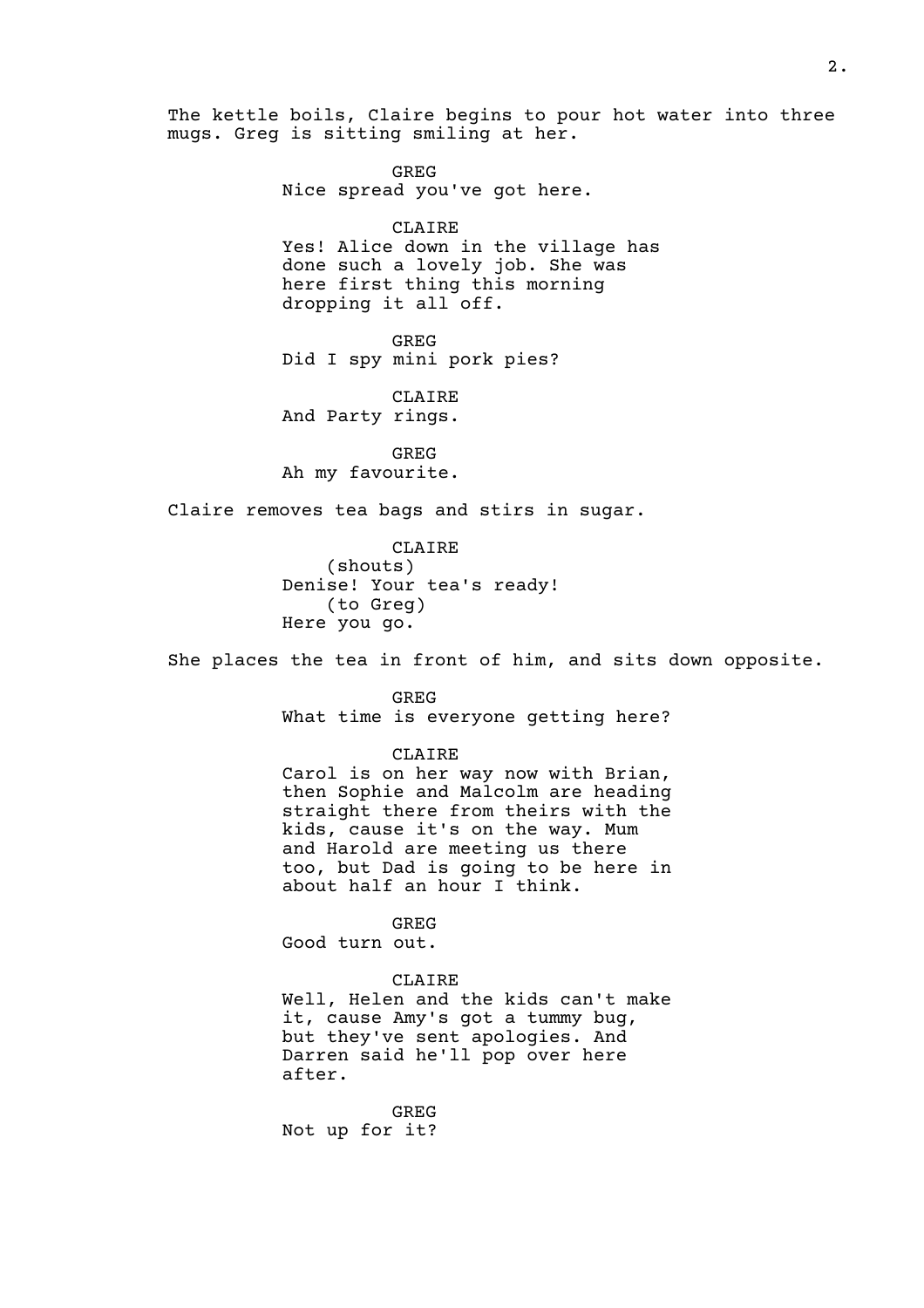CLAIRE I think seeing lots of people might be a bit hard for him today.

GREG How are you?

> CLAIRE (laughs)

She gets up, brushes down her dress.

CLAIRE I need to put some of these sandwiches in the fridge otherwise they wont be worth eating by the time we get back.

The doorbell goes.

DENISE (OFF SCREEN) It's Carol and Brian, I'll get it!

GREG I never liked Brian you know.

CLAIRE You can't say that!

GREG Can say what I want now.

Claire picks up her tea and sips it.

CLAIRE You're not drinking your tea.

GREG

Bit hot.

There's a commotion in the hall.

GREG That'll be Mum then?

CLAIRE Sounds like Brian is being a handful.

GREG

Ugh.

CLAIRE Be nice, hey?

GREG I will not. Can't stand the man.